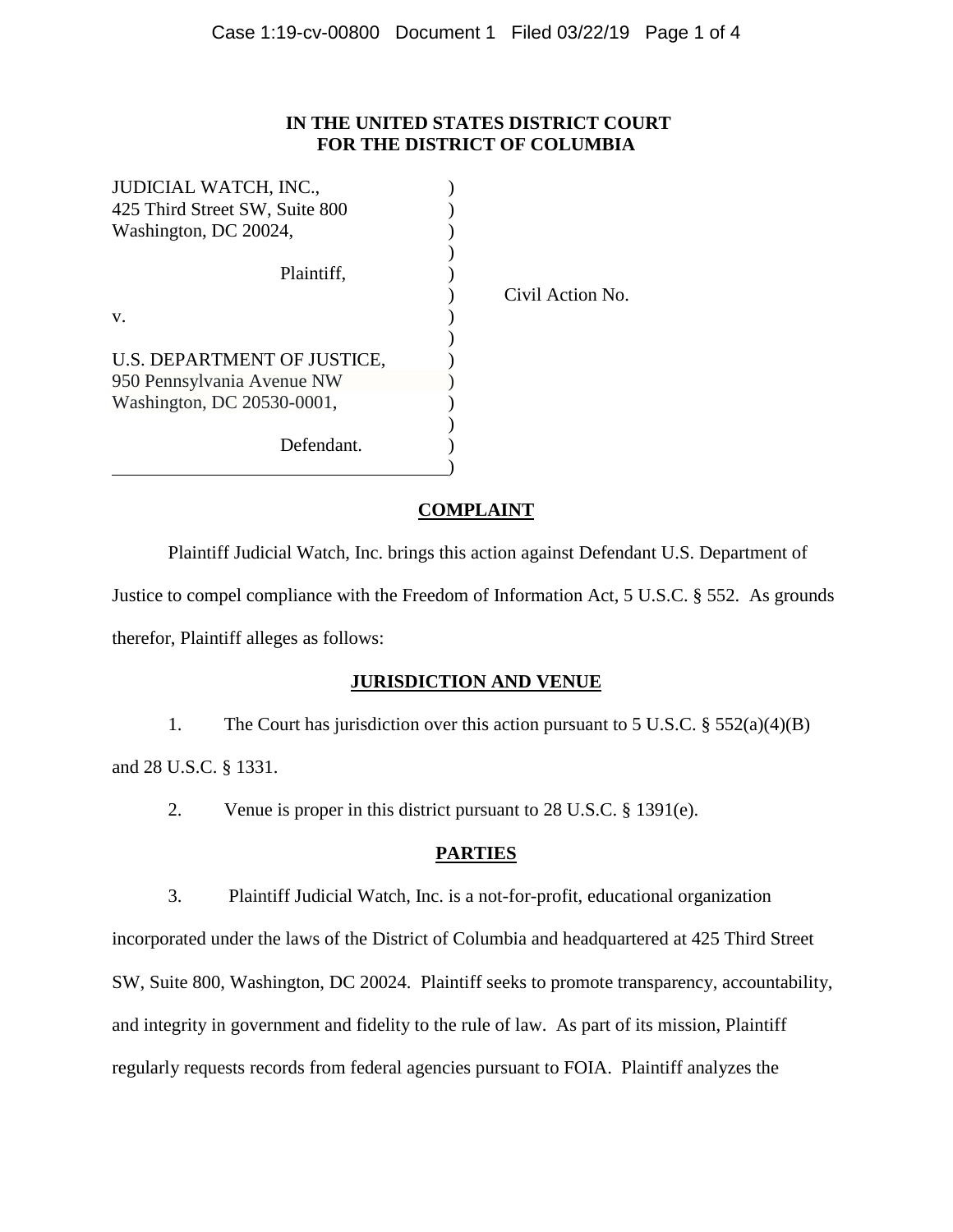responses and disseminates its findings and the requested records to the American public to

inform them about "what their government is up to."

4. Defendant U.S. Department of Justice is an agency of the United States

Government. Defendant has possession, custody, and control of records to which Plaintiff seeks

access. Defendant is headquartered at 950 Pennsylvania Avenue NW, Washington, DC 20530-

0001.

# **STATEMENT OF FACTS**

5. On December 3, 2018, Plaintiff submitted a FOIA request to the Federal Bureau

of Investigation ("FBI"), a component of Defendant, seeking access to the following:

- **1. All final and draft copies of talking points prepared by the FBI for its Executive Assistant Directors ("EADs") relating to the "Mid-Year Exam" investigation ("MYE Talking Points") following the July 5, 2016 James Comey press conference in which he indicated that he would not recommend prosecuting Hillary Clinton.**
- **2. All final and draft copies of a one-page version of the aforementioned MYE Talking Points created for FBI Special Agents-in-Charge (SACs).**
- **3. All final and draft copies of charts of "statutory violations considered during the investigation [of Hillary Clinton's server], and the reasons for the recommendation not to prosecute . . ."**

Attached to the request were email exchanges dated July 10, 2016 and July 14, 2016 between

FBI officials discussing the requested records.

6. By letter dated December 21, 2018, the FBI acknowledged receipt of Plaintiff's

request and informed Plaintiff that the request had been assigned FOIPA Request No. 1424914-

000 for tracking purposes.

7. As of the date of this Complaint, Defendant has failed to: (i) produce the

requested records or demonstrate that the requested records are lawfully exempt from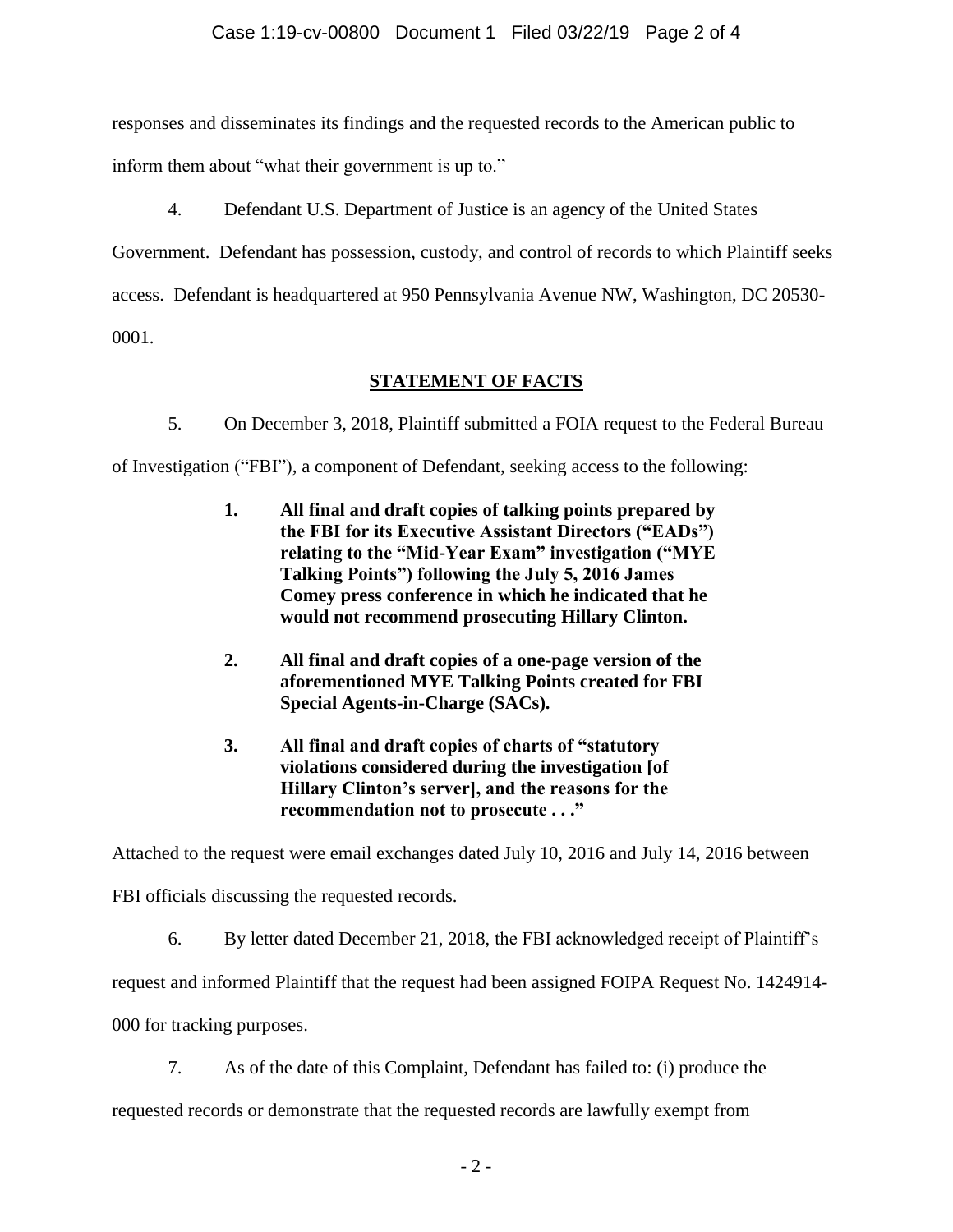production; (ii) notify Plaintiff of the scope of any responsive records Defendant intends to produce or withhold and the reasons for any withholdings; or (iii) inform Plaintiff that it may appeal any adequately specific, adverse determination.

#### **COUNT I**

### **Violation of FOIA, 5 U.S.C. § 552**

8. Plaintiff realleges paragraphs 1 through 7 as if fully stated herein.

9. Defendant is in violation of FOIA.

10. Plaintiff is being irreparably harmed by Defendant's violation of FOIA, and Plaintiff will continue to be irreparably harmed unless Defendant is compelled to comply with it.

11. To trigger FOIA's administrative exhaustion requirement, Defendant was required to make a final determination on Plaintiff's FOIA request within the time limits set by FOIA. Accordingly, Defendant's determination was due by February 25, 2019 at the latest, taking into account the government shutdown from December 22, 2018 to January 25, 2019.

12. Because Defendant failed to make a final determination on Plaintiff's FOIA request within the time limits set by FOIA, Plaintiff is deemed to have exhausted its administrative appeal remedies.

WHEREFORE, Plaintiff respectfully requests that the Court: (1) order Defendant to conduct searches for any and all records responsive to Plaintiff's FOIA request and demonstrate that it employed search methods reasonably likely to lead to the discovery of records responsive to Plaintiff's FOIA request; (2) order Defendant to produce, by a date certain, any and all nonexempt records responsive to Plaintiff's FOIA request and *Vaughn* indices of any responsive records withheld under claim of exemption; (3) enjoin Defendant from continuing to withhold any and all non-exempt records responsive to Plaintiff's FOIA request; (4) grant Plaintiff an award of attorneys' fees and other litigation costs reasonably incurred in this action pursuant to 5